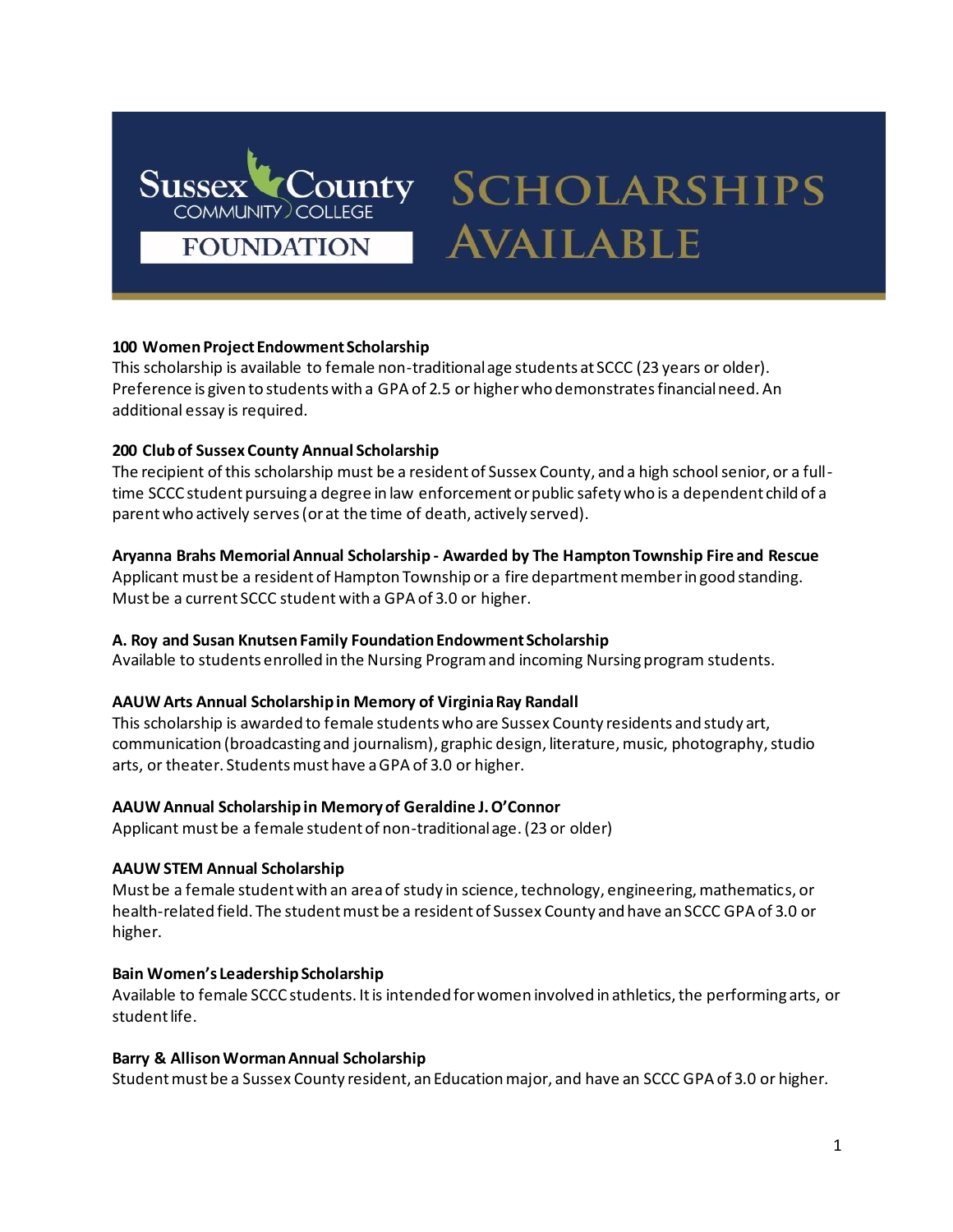## **Betty June Silconas Poetry Endowment Scholarship**

Applicant must be an SCCC student pursuing an area of study in poetry, writing, or literature. Preference is given to a student who is a writer of poetry.

#### **Beverly and Bruce Gordon Annual Scholarship**

Available to non-traditional aged (23 years or older) female students. Must be a Sussex County resident and a Project Self-Sufficiency participant.

#### **Black Bear Film Festival Annual Scholarship**

Applicant must be a resident of Pike County, PA, and plan to pursue a film or television career. Students must have a 3.0 GPA or higher.

#### **Branchville Businessmen's Club Annual Scholarship**

Applicant must be a current or incoming SCCC student.

#### **Brian William Dunn Memorial Endowment Scholarship**

Available to both current and incoming SCCC students pursuing a course of study in writing or literature. Both incoming and current SCCC students must have a GPA of 3.0 or higher.

#### **CenturyLink Endowment Scholarship**

Applicant must be a Sussex, Warren, Hunterdon, Morris, or Somerset County resident.

#### **Charles A. and Diane P. Roberts Success Endowment Scholarship**

Must be a current SCCC student and have taken and completed at least three or more Development classes. Additionally, must have earned/completed at least 12 credits at SCCC with a current GPA of 2.8 or higher.

## **Charles M. Seider Endowment Scholarship**

Available to current SCCC students with a GPA of 2.5 or higher. Must be a Project Self-Sufficiency participant.

#### **Cheta Desmoureaux RN Memorial Endowment Scholarship**

Applicant must be a current SCCC student pursuing a Nursing degree and have a GPA of 2.5 or higher.

#### **Clearing Corporation Business Learning Endowment**

Available to current SCCC students with a GPA of 3.0 or higher and an area of study in Business Administration.

#### **Clearing Corporation School of Agriculture Endowment Scholarship**

Applicant must be a current SCCC student registered in the agriculture/agriculture business program and have a GPA of 2.5 or higher.

#### **Colin Mackey Memorial Endowment Scholarship**

Available to Sussex County resident SCCC students with a GPA of 3.0 or higher. Preference is given to a student with interest in art and psychology.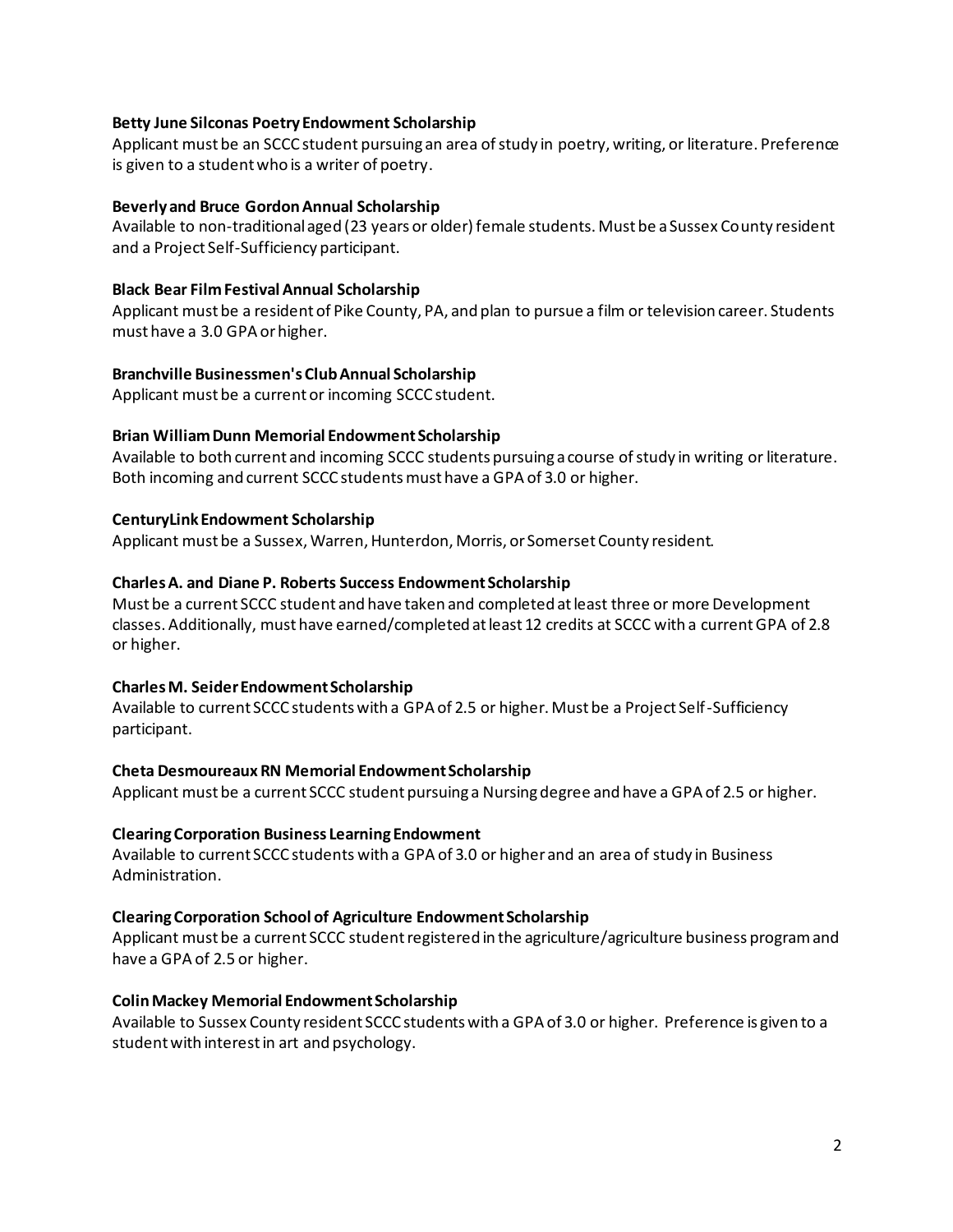## **Culinary Arts Scholarship**

Student must be enrolled in the Technical Studies/ Culinary Option A.A.S program and have a GPA of 3.0 or higher.

#### **David W. Kulsar Endowed Scholarship in Honor of William E. Kulsar**

Applicant must be a current SCCC student and a Sussex County resident. Must have an SCCC GPA of 2.5 or higher and an area of study in Accounting or Finance.

#### **Delta Kappa Gamma Society International Chapter Epsilon Chapter Annual Scholarship**

Available to female students in their sophomore year at SCCC. Applicant must be a resident of Sussex County and have an area of study in Education. Preference is given to students with a GPA of 3.0 or higher.

#### **Donald & Ruth Williams Endowment Scholarship**

Open to current SCCC students with a GPA of 2.5 or higher.

#### **Dr. Bradley & Linda Gottfried Endowment Scholarship**

Applicant must be a student transitioning from a GED or ESL program to regular study at SCCC and must be a new student in the current academic year. Preference will be given to full-time students.

#### **Dr. William A. Connor Endowment Scholarship**

Available to current SCCC students with a GPA of 3.0 or higher.

#### **Earl Felio Endowment Scholarship**

Applicant must be an SCCC student pursuing a degree in Business Administration or a program option within Business Management. An SCCC GPA of 3.0 or higher is required.

#### **Eloise Walko Memorial Endowment Scholarship**

Open to current SCCC students pursuing a career in Education. Preference is given to students with an SCCC GPA of 3.0 or higher.

#### **First Hope Bank Annual Scholarship**

Must be a current SCCC student.

#### **Franklin Mutual Insurance Annual Scholarship**

Awarded to Sussex County residents who are full-time SCCC students with a 2.5 GPA or higher.

#### **Gail Collis Memorial Annual Scholarship**

Applicant must have an area of study in Graphic Design and have completed 24 credits or more. A GPA of 3.0 or higher is required, and preference is given to a non-traditional-aged student (30 years or older).

#### **Gene Haas Foundation Scholarship**

Student must be enrolled in the Machine Tool Technology Program.

#### **George Paffendorf Endowment Scholarship**

Applicant must be Sussex County Resident and currently pursuing an area of study in Graphic Design or Studio Arts.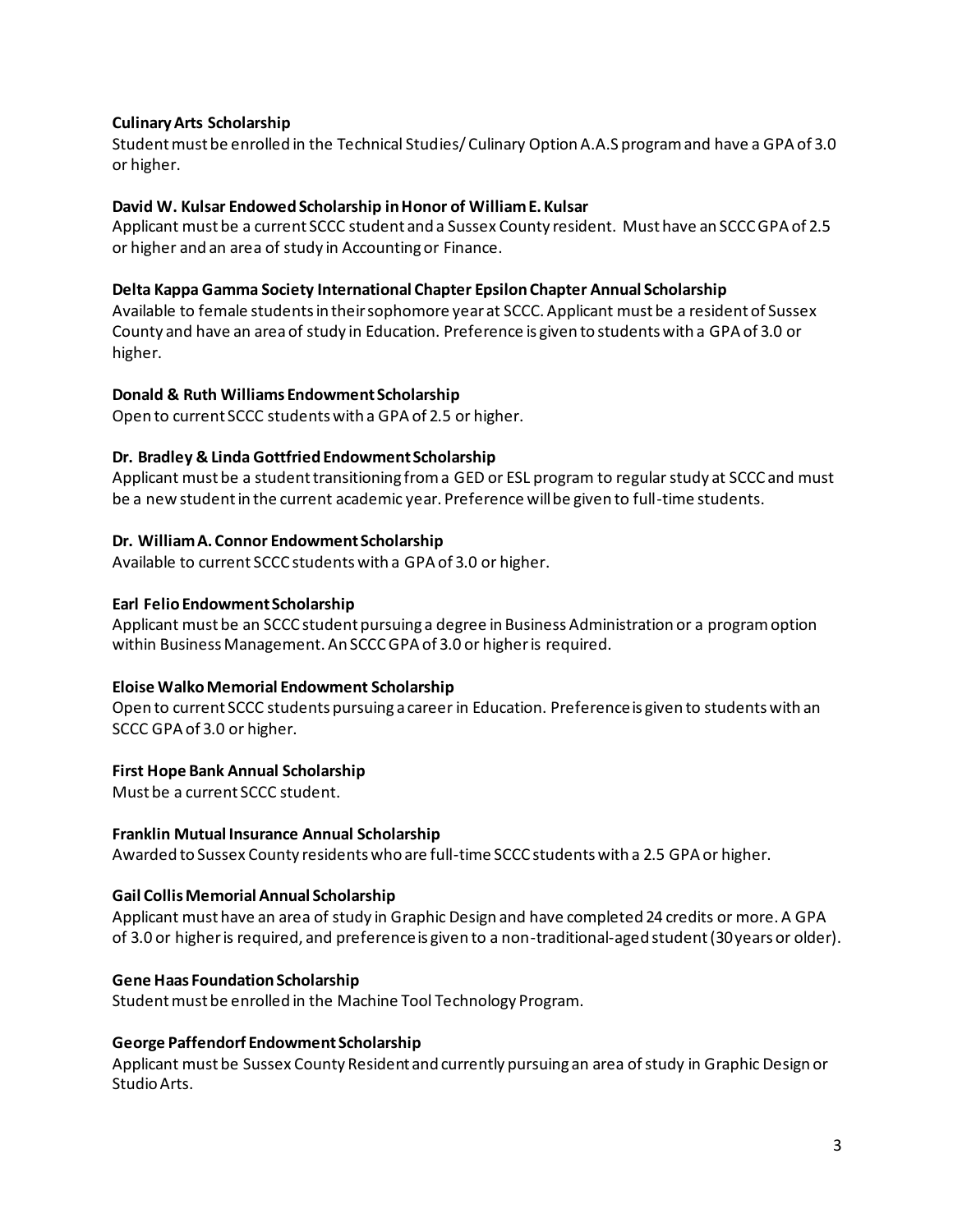# **High Point Regional High School Funding Their Future Annual Scholarship**

This scholarship is for incoming SCCC students from High Point Regional High Schoo with a GPA of 2.5 or higher.

## **Holiday Inn Express Annual Scholarship**

Student must have an area of study in Hotel and Restaurant Management or Business. Preference is given to a student with a GPA of 2.5 or higher.

#### **Hopatcong High School Funding Their Future Scholarship**

Applicant must be an incoming SCCC student from Hopatcong High School with a 2.75 GPA or higher.

#### **Jack Kurlander Memorial Endowment Scholarship**

For incoming SCCC students working at Crystal Springs Resort. (Please note this in your essay) Preference is given to an incoming SCCC student with a high school academic of a B average or better.

#### **Jacob J. and Allison C. Smith Endowment Scholarship**

Must be a Sussex County resident who plans to go into their own business.

#### **James Alexander Annual Scholarship**

Available to all current SCCC students who demonstrate financial need.

## **Jeffrey & Lisa Quinn Endowment Scholarship**

This scholarship is available to current SCCC students pursuing a degree in Fine Arts or Graphic Design. Must have an SCCC GPA of 2.5 or higher.

## **Jeffrey Syberg Memorial Endowment Scholarship**

Open to all current SCCC students.

## **Joel & Alissa Isaacson Endowment Scholarship**

Applicant must be a current SCCC student with a GPA of 3.0 or higher. Must be a Sussex County resident. Preference is given to business, culinary or veteran students.

# **Jesse Austin "Steel Trades" Annual Scholarship**

Available to students with an area of study in "Steel Trades" (Welding, Automotive, diesel, electrical, construction, heavy equipment, CDL). Applicant must have a GPA of 2.5 or higher and a minimum of 6 credits per semester. This scholarship requires an additional essay.

#### **J.G. Petrucci and Iron Hill Construction Annual Scholarship**

Applicant must be a veteran or related to a veteran. Applicant must provide your (or relatives) DD-214.

## **Judith A. Taterka Endowment Scholarship**

Applicant must be a Sussex County resident. Preference is given to a non-traditional-aged student (23 or older) with a GPA of 2.5 or higher. Priority is given to a student pursuing a career in education.

## **Justin R. Christian Memorial Endowment Scholarship**

Available to SCCC students with an interest in sports interests, such as participating, coaching, or assisting youth leagues in any capacity. Preference for a student residing in Pennsylvania.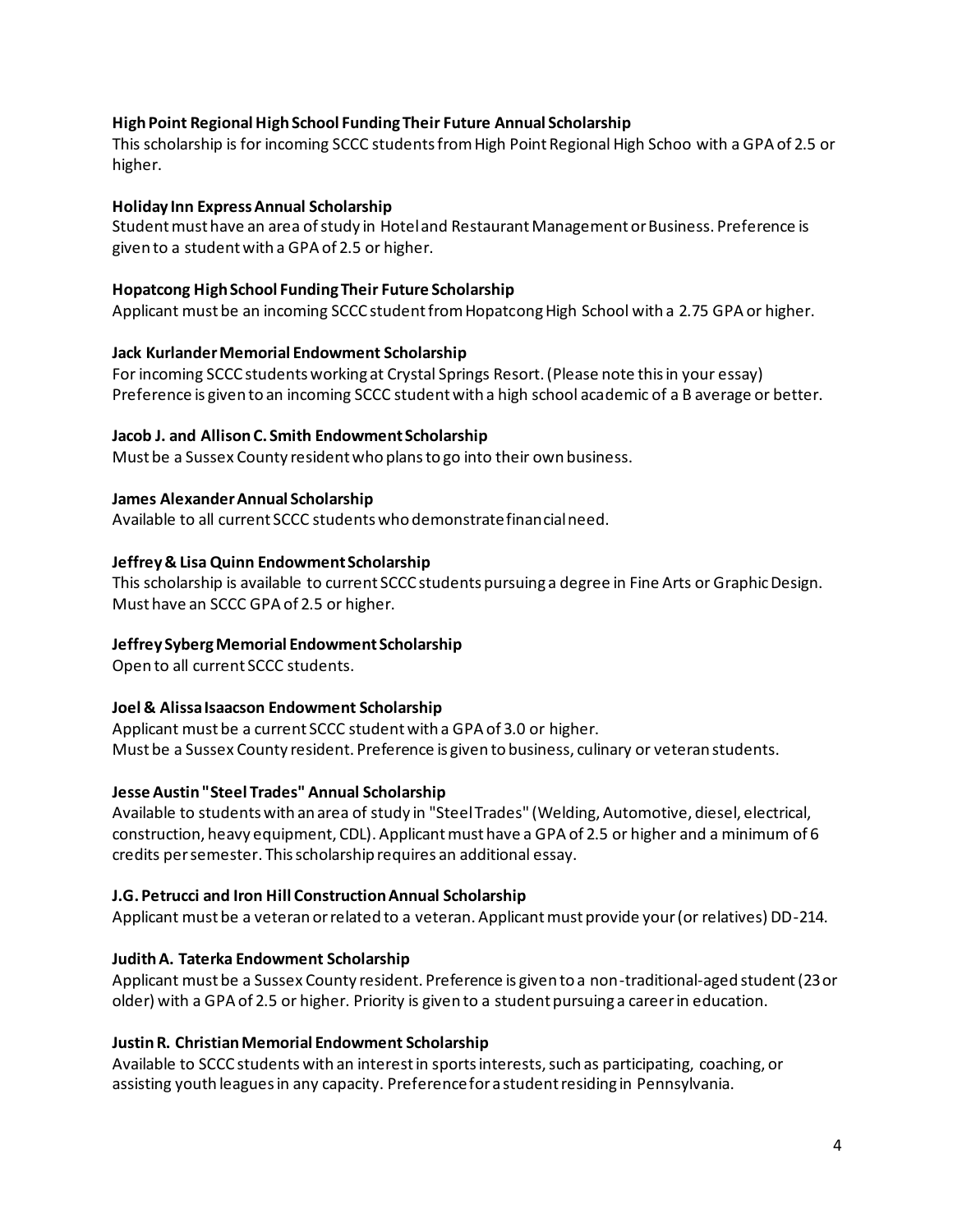## **Karline Morgenthien-Pampalone Memorial Scholarship**

Available to non-traditional female students (age 24 or older) whose study area is English or Literature.

## **Keith Griffiths Memorial Annual Scholarship**

Open to SCCC students majoring in Wildlife Biology or Conservation of Environment. Applicant must be a Sussex County resident who engages in hunting or fishing activities

# **Kittatinny Regional High School Funding Their Future Annual Scholarship**

Available to incoming SCCC students who have graduated from Kittatinny Regional High School with a 2.75 or higher GPA.

# **Lakeland Bank Annual Scholarship**

Available to students with a GPA of 2.75 or higher and demonstrates financial need.

# **Leonard Sanders Memorial Endowment Scholarship**

Available to Sussex County resident enrolled in a business degree program and have a GPA of 2.5 or higher.

# **Lenape Valley Regional High School Funding Their Future Annual Scholarship**

This scholarship is for incoming SCCC students who have graduated from Lenape Valley High School with a 2.75 or higher GPA.

## **Linda and Rhea Fountain Endowment Scholarship**

Must be an incoming SCCC student and non-traditional aged (25 years old or older).

# **Honorable Lorraine C. & Dr. George T "Tim" Parker Endowment Scholarship**

Applicant must be a Project Self Sufficiency participant.

## **Marlene Wilbur Memorial Scholarship**

Applicant must be an English major with a GPA of 2.5 or higher.

# **Nancy Eigner Endowment Scholarship**

Applicant must be a Sussex County resident, enrolled in a degree program (not a certificate), and earned at least 12 credits.

## **Nancy Kulsar Memorial Endowment Scholarship**

Applicant must be a student in the Medical Assisting Program with a GPA of 2.0 or higher and a resident of Sussex County.

# **Newton High School Funding Their Future Annual Scholarship**

Applicant must be an SCCC incoming student who graduated from Newton High School. Must have a GPA of 2.75 or higher and demonstrate financial need.

## **Newton Veterinary Hospital Annual Scholarship**

Available to SCCC students and Sussex County residents who major in Veterinary or Pre – Veterinary. A minimum GPA of 2.0. Applicant must include an additional essay.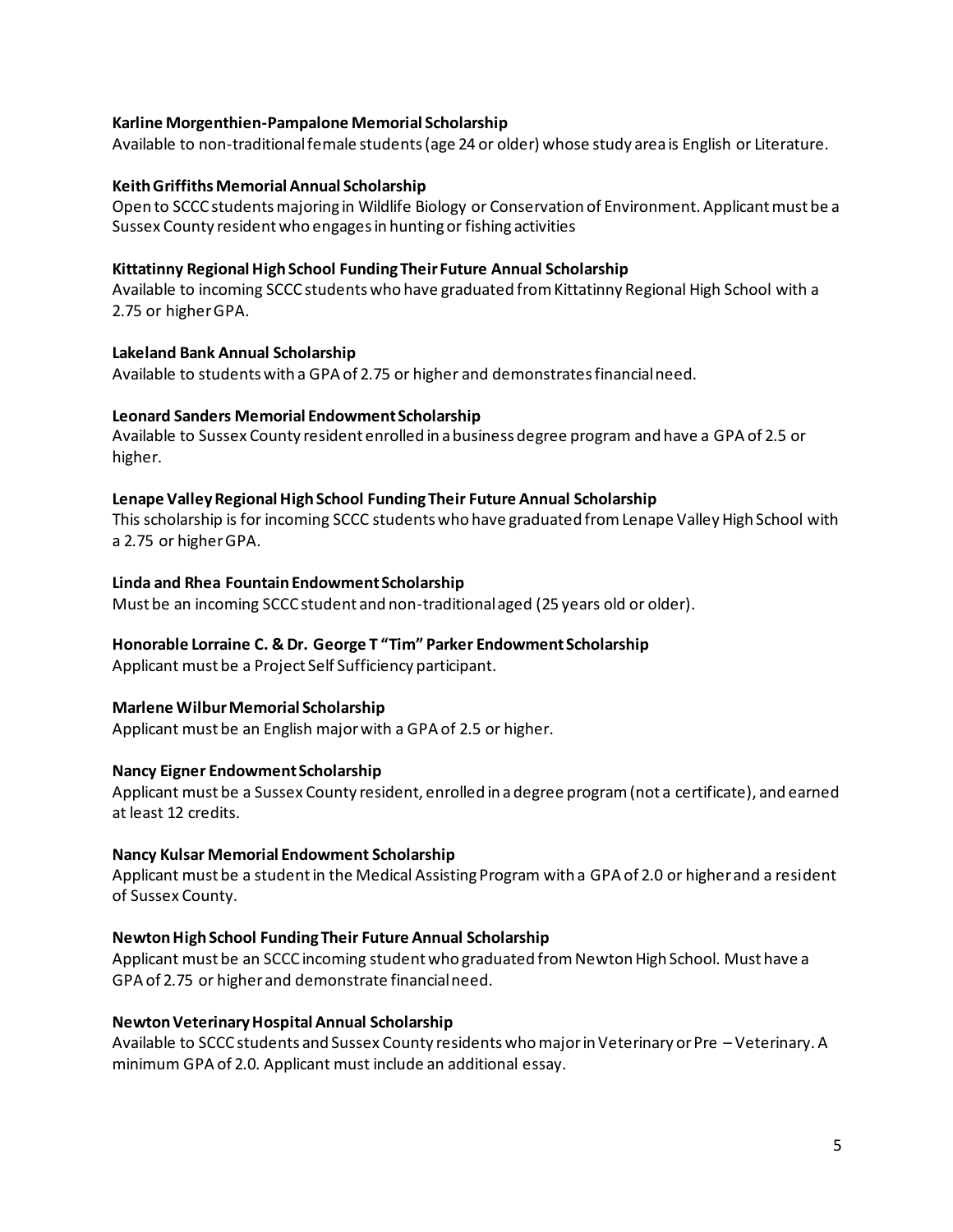## **Niels Bohr Science, Technology, and Peace Scholarship**

Applicant must have a GPA of 3.0 or higher and a minimum of 9 credits per semester. Applicants must write an additional essay.

## **Nicholas Marino Memorial Endowment Scholarship**

Male student preferred. Preference is given to students with a strong focus on community service.

# **NJ Firefighters & Police Endowment Scholarship**

The NJ Firefighters & Police Endowment Scholarship is available to New Jersey residents. Applicant must be a New Jersey firefighter/police officer or a dependent or immediate family member of a New Jersey firefighter or police officer

# **Patricia Taterka Veterinary Tech Endowment Scholarship**

Preference is given to a student pursuing an area of study in Veterinary Studies. Preference for students with a GPA of 2.5 or higher.

# **Paver Annual Scholarship**

Open to current SCCC students with a GPA of 2.5 or higher.

# **Professional Staff Federation Scholarship**

Available to current SCCC students who are Sussex County residents and have a GPA of 2.5 or higher. Preference given to students with positive involvement in volunteerism and service in SCCC/High School/Community.

# **Red Callahan Endowment Scholarship**

Available to all SCCC students engaged in on-campus activities with a preference to baseball and women's soccer participant. Must have an SCCC GPA of 3.0 or higher.

## **Richardson, Wakeman, Wright Endowment Scholarship in Honor of Mr. James (Rick) Richardson Wright**

Available to current or incoming SCCC students -Sussex or Morris County resident -Incoming students must be offered SCCC Project Success Program.

## **Robert Sydney Needham Foundation Scholarship**

Open to full-time sophomore students with a GPA of 3.3 or higher. Must be a graduate of an NJ high school and actively involved in community service or leadership.

## **Ronald Dale Tyler Endowment Scholarship**

Available to current SCCC students with an SCCC GPA of 2.5 or higher. Preference given to students who demonstrate financial need.

## **SB One Bank/SB One Foundation - Business Annual Scholarship**

Applicant must be a business major with a GPA of 3.0 or higher and demonstrate financial need.

# **SB One Bank/SB One Foundation - US Armed Forces College Start Annual Scholarship**

The US Armed Forces College Start Annual Scholarship is available to current or incoming students.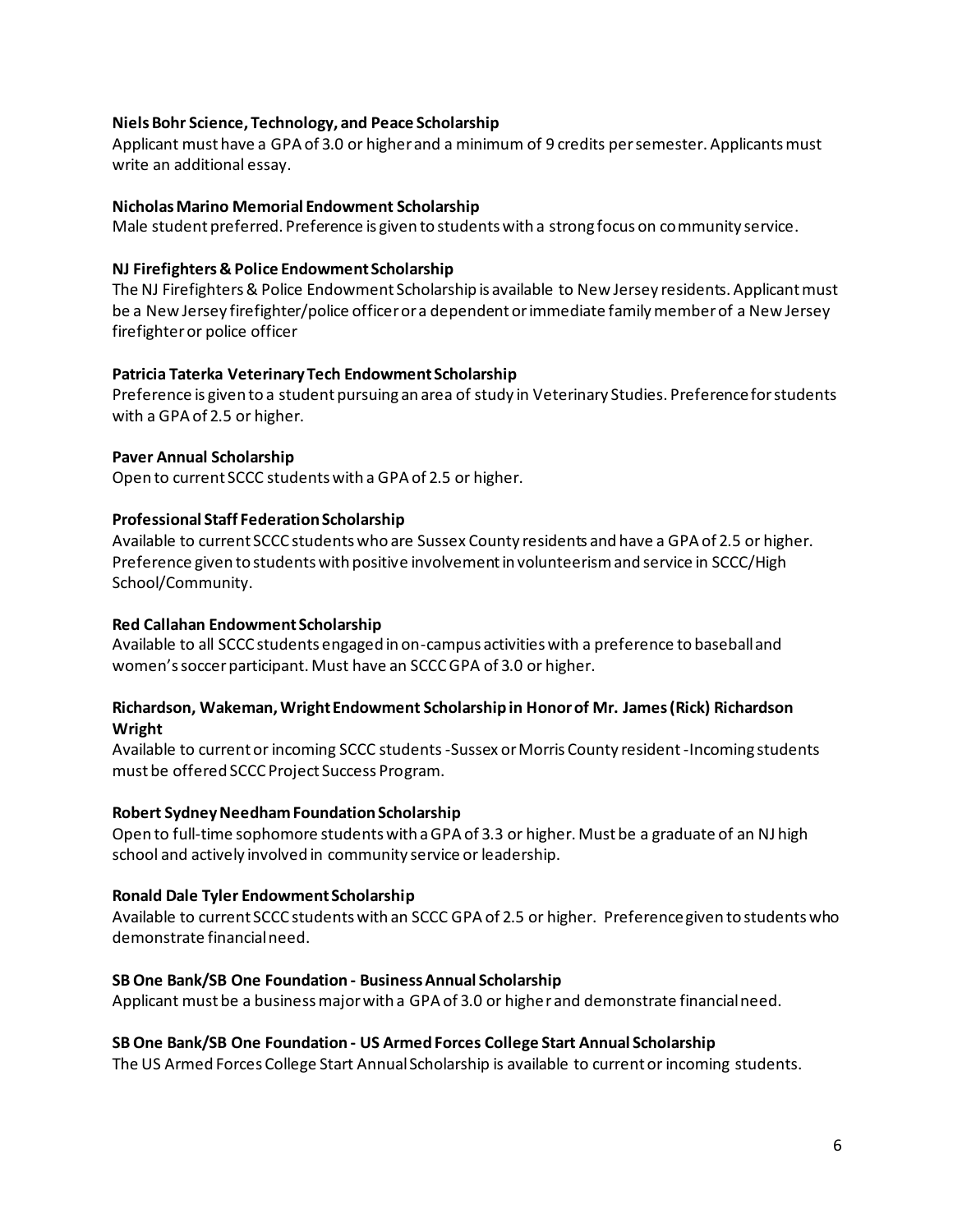# **SB One Bank/SB One Foundation - US Armed Forces Reservist Annual Scholarship**

The US Armed Forces Reservist Annual Scholarship is available to current or incoming students. Applicant must be enrolled in active reservist duty in the US Armed Forces or Reservist/National Guard member and be in good standing with their unit.

## **SB One Bank/SB One Foundation - US Armed Forces Veteran Assistance Annual Scholarship**

The US Armed Forces Veteran Assistance Annual Scholarship is available to current SCCC students or incoming students who have received an Honorable Discharge in the US Armed Forces.

## **SCCC Board of Trustees Annual Scholarship**

Applicant must be a Sussex County resident and have an SCCC GPA of 2.5 or higher.

## **SCCC Student Government Association (SGA) Annual Scholarship**

Available to SCCC students who participate in Campus Life. Applicant must be a Sussex County resident.

# **Sivaraman Anbarason Academic Endowment Scholarship**

Applicant must be a current SCCC student. Preference given to students who demonstrate financial need.

# **Sparta High School Funding Their Future Annual Scholarship**

Open to incoming SCCC students who have graduated from Sparta High School and have a GPA of 2.75 or higher.

# **Susan Rafter Endowment Scholarship**

Available to incoming or current SCCC students with a GPA of 2.0 or higher. Preference is given to a current SCCC student. Must have an SCCC GPA of 2.0 or higher.

## **Sussex County Chamber of Commerce Annual Scholarship**

This scholarship is available to Sussex County residents and current full-time SCCC students.

## **Sussex County Technical School Funding Their Future Scholarship**

Available to incoming SCCC students who have graduated from Sussex County Tech and have a GPA of 2.75 or higher.

## **Sussex-Bay Endowment Scholarship**

Available to students with an area of study in Communications, Broadcasting, or Journalism. Must have a GPA of 3.0 or higher.

# **Syberg Veteran Annual Scholarship**

Available to SCCC students with a GPA of 2.5 or higher who have served honorably in the military.

# **Syberg Family Endowment Scholarship**

Available to students who demonstrate self-motivation and self-reliance (Please mention this in your essay.)